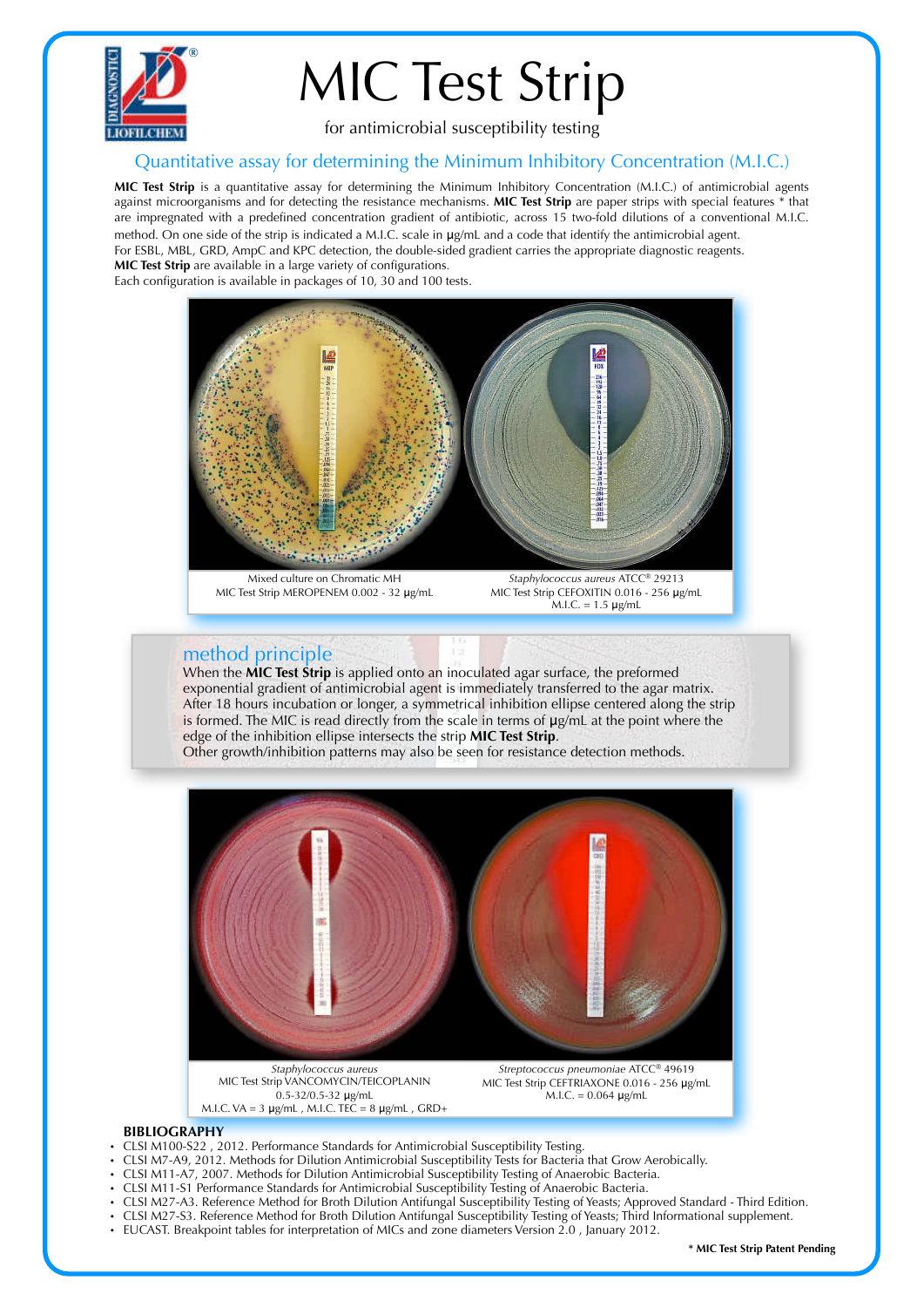

| MIC Test Strip for <b>ANTIMICROBIAL</b> susceptibility testing |                                                              |                |            |                                      |                           |  |
|----------------------------------------------------------------|--------------------------------------------------------------|----------------|------------|--------------------------------------|---------------------------|--|
| <b>Description</b>                                             |                                                              | $\mu$ g/mL     | Code       | Packaging                            | Ref.                      |  |
| <b>MIC</b> Test Strip                                          | AMIKACIN                                                     | $0.016 - 256$  | АK         | 10 strips<br>30 strips<br>100 strips | 920181<br>92018<br>920180 |  |
| <b>MIC</b> Test Strip                                          | <b>AMOXICILLIN</b>                                           | $0.016 - 256$  | AML        | 10 strips<br>30 strips<br>100 strips | 920211<br>92021<br>920210 |  |
| <b>MIC</b> Test Strip                                          | AMOXICILLIN*-CLAVULANIC ACID (2/1)<br>CLSI recommended       | $0.016 - 256*$ | <b>AUG</b> | 10 strips<br>30 strips<br>100 strips | 920241<br>92024<br>920240 |  |
| <b>MIC</b> Test Strip                                          | AMOXICILLIN*-CLAVULANIC ACID (2 µg/mL)<br>EUCAST recommended | $0.016 - 256*$ | AMC        | 10 strips<br>30 strips<br>100 strips | 921801<br>92180<br>921800 |  |
| <b>MIC</b> Test Strip                                          | AMPICILLIN                                                   | $0.016 - 256$  | AMP        | 10 strips<br>30 strips               | 920031<br>92003           |  |
| <b>MIC</b> Test Strip                                          | AMPICILLIN*-SULBACTAM (2/1)<br>CLSI recommended              | $0.016 - 256*$ | AMS        | 100 strips<br>10 strips<br>30 strips | 920030<br>920271<br>92027 |  |
| <b>MIC</b> Test Strip                                          | AMPICILLIN*-SULBACTAM (4 µg/mL)<br>EUCAST recommended        | $0.016 - 256*$ | SAM        | 100 strips<br>10 strips<br>30 strips | 920270<br>921811<br>92181 |  |
| <b>MIC</b> Test Strip                                          | <b>AZITHROMYCIN</b>                                          | $0.016 - 256$  | AZM        | 100 strips<br>10 strips<br>30 strips | 921810<br>920301<br>92030 |  |
| MIC Test Strip                                                 | <b>AZTREONAM</b>                                             | $0.016 - 256$  | ATM        | 100 strips<br>10 strips<br>30 strips | 920300<br>920331<br>92033 |  |
| <b>MIC</b> Test Strip                                          | <b>BACITRACIN</b>                                            | $0.016 - 256$  | BA         | 100 strips<br>10 strips<br>30 strips | 920330<br>920191<br>92019 |  |
| <b>MIC</b> Test Strip                                          | <b>CEFACLOR</b>                                              | $0.016 - 256$  | <b>CEC</b> | 100 strips<br>10 strips<br>30 strips | 920190<br>920361<br>92036 |  |
|                                                                |                                                              |                |            | 100 strips<br>10 strips              | 920360<br>921261          |  |
| <b>MIC</b> Test Strip                                          | <b>CEFEPIME</b>                                              | $0.016 - 256$  | FEP        | 30 strips<br>100 strips<br>10 strips | 92126<br>921260<br>920601 |  |
| <b>MIC</b> Test Strip                                          | <b>CEFIXIME</b>                                              | $0.016 - 256$  | <b>CFM</b> | 30 strips<br>100 strips<br>10 strips | 92060<br>920600<br>920231 |  |
| <b>MIC</b> Test Strip                                          | CEFOPERAZONE*-SULBACTAM (2/1)                                | $0.016 - 256*$ | <b>CPS</b> | 30 strips<br>100 strips<br>10 strips | 92023<br>920230<br>920071 |  |
| <b>MIC</b> Test Strip                                          | <b>CEFOTAXIME</b>                                            | $0.002 - 32$   | <b>CTX</b> | 30 strips<br>100 strips<br>10 strips | 92007<br>920070<br>920061 |  |
| <b>MIC</b> Test Strip                                          | <b>CEFOTAXIME</b>                                            | $0.016 - 256$  | <b>CTX</b> | 30 strips<br>100 strips              | 92006<br>920060           |  |
| <b>MIC</b> Test Strip                                          | <b>CEFOTETAN</b>                                             | $0.016 - 256$  | <b>CTT</b> | 10 strips<br>30 strips<br>100 strips | 920201<br>92020<br>920200 |  |
| <b>MIC</b> Test Strip                                          | <b>CEFOXITIN</b>                                             | $0.016 - 256$  | <b>FOX</b> | 10 strips<br>30 strips<br>100 strips | 920661<br>92066<br>920660 |  |
| <b>MIC</b> Test Strip                                          | <b>CEFPIROME</b>                                             | $0.016 - 256$  | <b>CR</b>  | 10 strips<br>30 strips<br>100 strips | 920081<br>92008<br>920080 |  |
| <b>MIC</b> Test Strip                                          | <b>CEFPODOXIME</b>                                           | $0.016 - 256$  | PХ         | 10 strips<br>30 strips<br>100 strips | 920051<br>92005<br>920050 |  |
| <b>MIC</b> Test Strip                                          | <b>CEFTAROLINE</b>                                           | $0.016 - 256$  | <b>CPT</b> | 10 strips<br>30 strips<br>100 strips | 920491<br>92049<br>920490 |  |
| <b>MIC</b> Test Strip                                          | CEFTAZIDIME                                                  | $0.016 - 256$  | CAZ        | 10 strips<br>30 strips<br>100 strips | 921381<br>92138<br>921380 |  |
| <b>MIC Test Strip</b>                                          | <b>CEFTIZOXIME</b>                                           | $0.002 - 32$   | <b>CZX</b> | 10 strips<br>30 strips               | 920161<br>92016           |  |
| <b>MIC Test Strip</b>                                          | m<br><b>CEFTRIAXONE</b>                                      | $0.016 - 256$  | <b>CRO</b> | 100 strips<br>10 strips<br>30 strips | 920160<br>920421<br>92042 |  |
| <b>MIC Test Strip</b>                                          | nsa<br>w<br><b>CEFTRIAXONE</b><br>63 I                       | $0.002 - 32$   | <b>CRO</b> | 100 strips<br>10 strips<br>30 strips | 920420<br>920431<br>92043 |  |
| <b>MIC</b> Test Strip                                          | 01p<br><b>CEFUROXIME</b>                                     | $0.016 - 256$  | <b>CXM</b> | 100 strips<br>10 strips<br>30 strips | 920430<br>921291<br>92129 |  |
|                                                                |                                                              |                |            | 100 strips                           | 921290                    |  |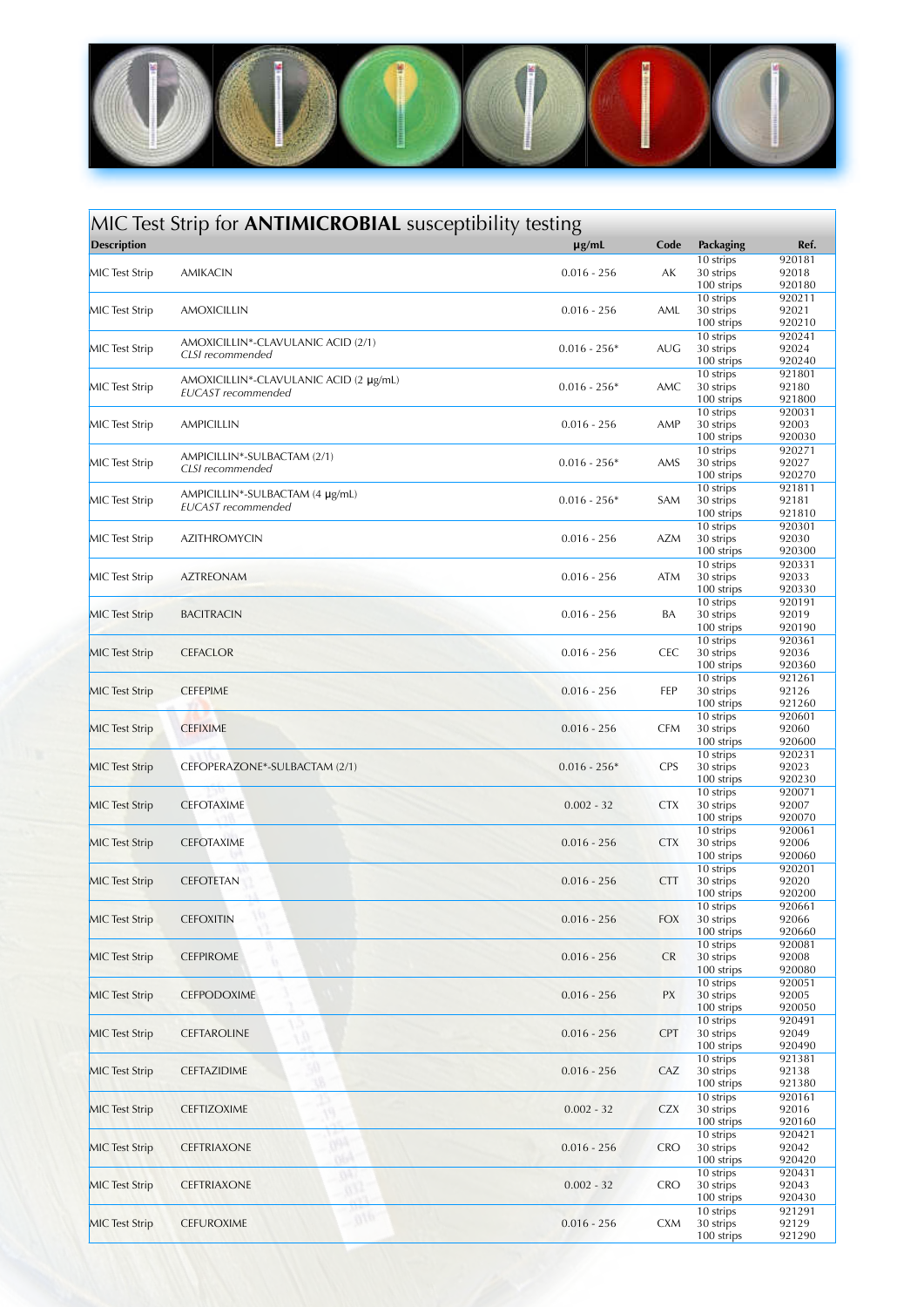| <b>Description</b>    | MIC Test Strip for <b>ANTIMICROBIAL</b> susceptibility testing | $\mu$ g/mL     | Code       | Packaging               | Ref.             |
|-----------------------|----------------------------------------------------------------|----------------|------------|-------------------------|------------------|
|                       |                                                                |                |            | 10 strips               | 920391           |
| <b>MIC</b> Test Strip | <b>CEPHALOTHIN</b>                                             | $0.016 - 256$  | KF         | 30 strips<br>100 strips | 92039<br>920390  |
| <b>MIC</b> Test Strip | CHLORAMPHENICOL                                                | $0.016 - 256$  | C          | 10 strips<br>30 strips  | 920751<br>92075  |
|                       |                                                                |                |            | 100 strips              | 920750           |
| <b>MIC</b> Test Strip | <b>CIPROFLOXACIN</b>                                           | $0.002 - 32$   | <b>CIP</b> | 10 strips<br>30 strips  | 920451<br>92045  |
|                       |                                                                |                |            | 100 strips              | 920450<br>920481 |
| <b>MIC</b> Test Strip | CLARITHROMYCIN                                                 | $0.016 - 256$  | <b>CLR</b> | 10 strips<br>30 strips  | 92048            |
|                       |                                                                |                |            | 100 strips<br>10 strips | 920480<br>920721 |
| <b>MIC</b> Test Strip | <b>CLINDAMYCIN</b>                                             | $0.016 - 256$  | CD         | 30 strips               | 92072            |
|                       |                                                                |                |            | 100 strips<br>10 strips | 920720<br>920441 |
| <b>MIC</b> Test Strip | <b>CLOXACILLIN</b>                                             | $0.016 - 256$  | <b>CX</b>  | 30 strips<br>100 strips | 92044<br>920440  |
|                       |                                                                |                |            | 10 strips               | 921411           |
| <b>MIC</b> Test Strip | <b>COLISTIN</b>                                                | $0.016 - 256$  | CS         | 30 strips<br>100 strips | 92141<br>921410  |
|                       |                                                                |                |            | 10 strips               | 921421           |
| <b>MIC</b> Test Strip | <b>COLISTIN</b>                                                | $0.064 - 1024$ | <b>CS</b>  | 30 strips<br>100 strips | 92142<br>921420  |
| MIC Test Strip        | DAPTOMYCIN (Includes $Ca^{2+}$ )                               | $0.016 - 256$  | <b>DAP</b> | 10 strips               | 921451<br>92145  |
|                       |                                                                |                |            | 30 strips<br>100 strips | 921450           |
| <b>MIC</b> Test Strip | <b>DORIPENEM</b>                                               | $0.002 - 32$   | <b>DOR</b> | 10 strips<br>30 strips  | 920401<br>92040  |
|                       |                                                                |                |            | 100 strips              | 920400           |
| <b>MIC</b> Test Strip | <b>DOXYCYCLINE</b>                                             | $0.016 - 256$  | <b>DXT</b> | 10 strips<br>30 strips  | 921561<br>92156  |
|                       |                                                                |                |            | 100 strips              | 921560           |
| <b>MIC</b> Test Strip | ENROFLOXACIN                                                   | $0.002 - 32$   | <b>ENR</b> | 10 strips<br>30 strips  | 920131<br>92013  |
|                       |                                                                |                |            | 100 strips<br>10 strips | 920130<br>921571 |
| <b>MIC</b> Test Strip | ERTAPENEM                                                      | $0.002 - 32$   | <b>ETP</b> | 30 strips               | 92157            |
|                       |                                                                |                |            | 100 strips<br>10 strips | 921570<br>920511 |
| <b>MIC</b> Test Strip | <b>ERYTHROMYCIN</b>                                            | $0.016 - 256$  | E          | 30 strips<br>100 strips | 92051<br>920510  |
|                       |                                                                |                |            | 10 strips               | 920781           |
| <b>MIC</b> Test Strip | FOSFOMYCIN (Includes Glucose-6-Phosphate)                      | $0.016 - 256$  | FOS        | 30 strips<br>100 strips | 92078<br>920780  |
|                       |                                                                |                |            | 10 strips               | 920791           |
| <b>MIC</b> Test Strip | FOSFOMYCIN (Includes Glucose-6-Phosphate)                      | $0.064 - 1024$ | FOS        | 30 strips<br>100 strips | 92079<br>920790  |
| <b>MIC</b> Test Strip | <b>FUSIDIC ACID</b>                                            | $0.016 - 256$  | <b>FU</b>  | 10 strips<br>30 strips  | 920021<br>92002  |
|                       |                                                                |                |            | 100 strips              | 920020           |
| <b>MIC</b> Test Strip | <b>GATIFLOXACIN</b>                                            | $0.002 - 32$   | <b>GAT</b> | 10 strips<br>30 strips  | 920111<br>92011  |
|                       |                                                                |                |            | 100 strips              | 920110           |
| <b>MIC</b> Test Strip | <b>GEMIFLOXACIN</b>                                            | $0.002 - 32$   | <b>GEM</b> | 10 strips<br>30 strips  | 920351<br>92035  |
|                       |                                                                |                |            | 100 strips<br>10 strips | 920350<br>920091 |
| MIC Test Strip        | <b>GENTAMICIN</b>                                              | $0.016 - 256$  | CN         | 30 strips               | 92009            |
|                       |                                                                |                |            | 100 strips<br>10 strips | 920090<br>920101 |
| <b>MIC</b> Test Strip | <b>GENTAMICIN</b>                                              | $0.064 - 1024$ | <b>CN</b>  | 30 strips<br>100 strips | 92010<br>920100  |
|                       |                                                                |                |            | 10 strips               | 920541           |
| <b>MIC</b> Test Strip | <b>IMIPENEM</b>                                                | $0.002 - 32$   | IMI        | 30 strips<br>100 strips | 92054<br>920540  |
|                       |                                                                |                |            | 10 strips               | 920341<br>92034  |
| <b>MIC</b> Test Strip | <b>KANAMYCIN</b>                                               | $0.016 - 256$  | K          | 30 strips<br>100 strips | 920340           |
| <b>MIC</b> Test Strip | LEVOFLOXACIN                                                   | $0.002 - 32$   | LEV        | 10 strips<br>30 strips  | 920811<br>92081  |
|                       |                                                                |                |            | 100 strips              | 920810           |
| <b>MIC</b> Test Strip | LINEZOLID                                                      | $0.016 - 256$  | LNZ        | 10 strips<br>30 strips  | 921351<br>92135  |
|                       |                                                                |                |            | 100 strips              | 921350<br>920171 |
| <b>MIC</b> Test Strip | MECILLINAM                                                     | $0.016 - 256$  | MEC        | 10 strips<br>30 strips  | 92017            |
|                       |                                                                |                |            | 100 strips<br>10 strips | 920170<br>920841 |
| <b>MIC</b> Test Strip | MEROPENEM                                                      | $0.002 - 32$   | <b>MRP</b> | 30 strips               | 92084            |
|                       |                                                                |                |            | 100 strips<br>10 strips | 920840<br>920871 |
| <b>MIC</b> Test Strip | <b>METRONIDAZOLE</b>                                           | $0.016 - 256$  | LZ         | 30 strips<br>100 strips | 92087<br>920870  |
|                       |                                                                |                |            | 10 strips               | 920901           |
| <b>MIC</b> Test Strip | MOXIFLOXACIN                                                   | $0.002 - 32$   | <b>MXF</b> | 30 strips<br>100 strips | 92090<br>920900  |
|                       |                                                                |                |            | 10 strips               | 920381           |
| <b>MIC</b> Test Strip | <b>MUPIROCIN</b>                                               | $0.064 - 1024$ | <b>MUP</b> | 30 strips<br>100 strips | 92038<br>920380  |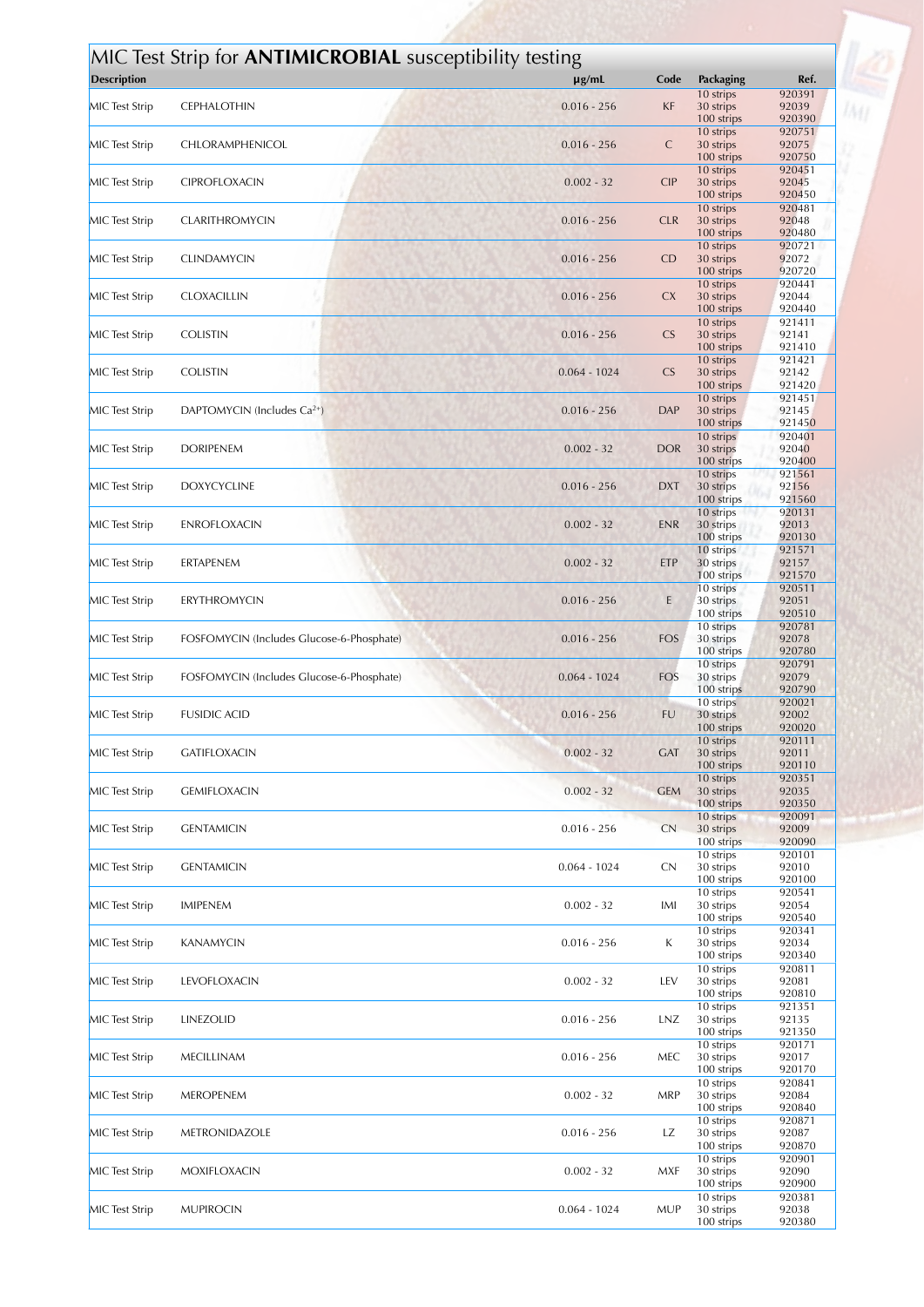|                       | MIC Test Strip for <b>ANTIMICROBIAL</b> susceptibility testing |                |            |                         |                  |
|-----------------------|----------------------------------------------------------------|----------------|------------|-------------------------|------------------|
| <b>Description</b>    |                                                                | $\mu$ g/mL     | Code       | Packaging               | Ref.             |
|                       |                                                                |                |            | 10 strips               | 920321           |
| <b>MIC</b> Test Strip | <b>MINOCYCLINE</b>                                             | $0.016 - 256$  | <b>MN</b>  | 30 strips               | 92032            |
|                       |                                                                |                |            | 100 strips<br>10 strips | 920320<br>921321 |
| <b>MIC</b> Test Strip | NALIDIXIC ACID                                                 | $0.016 - 256$  | NA         | 30 strips               | 92132            |
|                       |                                                                |                |            | 100 strips              | 921320           |
|                       |                                                                |                |            | 10 strips               | 920931           |
| <b>MIC</b> Test Strip | NETILMICIN                                                     | $0.016 - 256$  | <b>NET</b> | 30 strips<br>100 strips | 92093<br>920930  |
|                       |                                                                |                |            | 10 strips               | 920961           |
| <b>MIC</b> Test Strip | NORFLOXACIN                                                    | $0.016 - 256$  | <b>NOR</b> | 30 strips               | 92096            |
|                       |                                                                |                |            | 100 strips              | 920960           |
| <b>MIC</b> Test Strip | <b>NITROFURANTOIN</b>                                          | $0.032 - 512$  | F          | 10 strips<br>30 strips  | 920221<br>92022  |
|                       |                                                                |                |            | 100 strips              | 920220           |
|                       |                                                                |                |            | 10 strips               | 920991           |
| <b>MIC</b> Test Strip | <b>OFLOXACIN</b>                                               | $0.002 - 32$   | OFX        | 30 strips               | 92099            |
|                       |                                                                |                |            | 100 strips<br>10 strips | 920990<br>920151 |
| <b>MIC</b> Test Strip | <b>OXACILLIN</b>                                               | $0.016 - 256$  | OX         | 30 strips               | 92015            |
|                       |                                                                |                |            | 100 strips              | 920150           |
| <b>MIC</b> Test Strip | PENICILLIN G                                                   | $0.002 - 32$   | P          | 10 strips<br>30 strips  | 921031<br>92103  |
|                       |                                                                |                |            | 100 strips              | 921030           |
|                       |                                                                |                |            | 10 strips               | 921021           |
| <b>MIC</b> Test Strip | PENICILLIN G                                                   | $0.016 - 256$  | P          | 30 strips               | 92102            |
|                       |                                                                |                |            | 100 strips<br>10 strips | 921020<br>921051 |
| <b>MIC Test Strip</b> | PIPERACILLIN                                                   | $0.016 - 256$  | PIP        | 30 strips               | 92105            |
|                       |                                                                |                |            | 100 strips              | 921050           |
|                       |                                                                |                |            | 10 strips               | 921081           |
| <b>MIC</b> Test Strip | PIPERACILLIN*-TAZOBACTAM (4 µg/mL)                             | $0.016 - 256*$ | <b>TZP</b> | 30 strips<br>100 strips | 92108<br>921080  |
|                       |                                                                |                |            | 10 strips               | 920041           |
| <b>MIC Test Strip</b> | POLYMYXIN B                                                    | $0.064 - 1024$ | PB         | 30 strips               | 92004            |
|                       |                                                                |                |            | 100 strips              | 920040           |
| <b>MIC Test Strip</b> | QUINUPRISTIN-DALFOPRISTIN                                      | $0.002 - 32$   | QDA        | 10 strips<br>30 strips  | 920261<br>92026  |
|                       |                                                                |                |            | 100 strips              | 920260           |
|                       |                                                                |                |            | 10 strips               | 920011           |
| <b>MIC</b> Test Strip | <b>RIFAMPICIN</b>                                              | $0.002 - 32$   | <b>RD</b>  | 30 strips<br>100 strips | 92001<br>920010  |
|                       |                                                                |                |            | 10 strips               | 920251           |
| <b>MIC Test Strip</b> | <b>RIFAMPICIN</b>                                              | $0.016 - 256$  | <b>RD</b>  | 30 strips               | 92025            |
|                       |                                                                |                |            | 100 strips              | 920250           |
| <b>MIC</b> Test Strip | SPECTINOMYCIN                                                  | $0.064 - 1024$ | <b>SPC</b> | 10 strips<br>30 strips  | 920141<br>92014  |
|                       |                                                                |                |            | 100 strips              | 920140           |
|                       |                                                                |                |            | 10 strips               | 920461           |
| <b>MIC</b> Test Strip | SPIRAMYCIN                                                     | $0.002 - 32$   | SP         | 30 strips<br>100 strips | 92046<br>920460  |
|                       |                                                                |                |            | 10 strips               | 921111           |
| <b>MIC Test Strip</b> | <b>STREPTOMYCIN</b>                                            | $0.064 - 1024$ | S          | 30 strips               | 92111            |
|                       |                                                                |                |            | 100 strips              | 921110           |
| <b>MIC</b> Test Strip | <b>SULBACTAM</b>                                               | $0.016 - 256$  | <b>SUL</b> | 10 strips<br>30 strips  | 920281<br>92028  |
|                       |                                                                |                |            | 100 strips              | 920280           |
|                       |                                                                |                |            | 10 strips               | 920311           |
| <b>MIC</b> Test Strip | SULFAMETHOXAZOLE                                               | $0.064 - 1024$ | SMX        | 30 strips<br>100 strips | 92031<br>920310  |
|                       |                                                                |                |            | 10 strips               | 920121           |
| <b>MIC</b> Test Strip | <b>TEICOPLANIN</b>                                             | $0.016 - 256$  | TEC        | 30 strips               | 92012            |
|                       |                                                                |                |            | 100 strips              | 920120           |
| <b>MIC</b> Test Strip | <b>TELAVANCIN</b>                                              | $0.002 - 32$   | TLV        | 10 strips<br>30 strips  | 920521<br>92052  |
|                       |                                                                |                |            | 100 strips              | 920520           |
|                       |                                                                |                |            | 10 strips               | 920531           |
| <b>MIC</b> Test Strip | <b>TELAVANCIN</b>                                              | $0.016 - 256$  | TLV        | 30 strips               | 92053            |
|                       |                                                                |                |            | 100 strips<br>10 strips | 920530<br>920291 |
| <b>MIC</b> Test Strip | <b>TEMOCILLIN</b>                                              | $0.064 - 1024$ | <b>TMO</b> | 30 strips               | 92029            |
|                       |                                                                |                |            | 100 strips              | 920290           |
|                       |                                                                |                | TE         | 10 strips               | 921141           |
| <b>MIC Test Strip</b> | <b>TETRACYCLINE</b>                                            | $0.016 - 256$  |            | 30 strips<br>100 strips | 92114<br>921140  |
|                       |                                                                |                |            | 10 strips               | 921171           |
| <b>MIC</b> Test Strip | TICARCILLIN*-CLAVULANIC ACID (2 µg/mL)                         | $0.016 - 256*$ | <b>TTC</b> | 30 strips               | 92117            |
|                       |                                                                |                |            | 100 strips              | 921170           |
| <b>MIC</b> Test Strip | <b>TIGECYCLINE</b>                                             | $0.016 - 256$  | <b>TGC</b> | 10 strips<br>30 strips  | 921441<br>92144  |
|                       |                                                                |                |            | 100 strips              | 921440           |
|                       |                                                                |                |            | 10 strips               | 921211           |
| <b>MIC Test Strip</b> | <b>TOBRAMYCIN</b>                                              | $0.016 - 256$  | <b>TOB</b> | 30 strips<br>100 strips | 92121<br>921210  |
|                       |                                                                |                |            | 10 strips               | 921201           |
| <b>MIC</b> Test Strip | <b>TOBRAMYCIN</b>                                              | $0.064 - 1024$ | <b>TOB</b> | 30 strips               | 92120            |
|                       |                                                                |                |            | 100 strips              | 921200           |
| <b>MIC</b> Test Strip | <b>TRIMETHOPRIM</b>                                            | $0.002 - 32$   | TM         | 10 strips<br>30 strips  | 920371<br>92037  |
|                       |                                                                |                |            | 100 strips              | 920370           |

DAP<br>DAP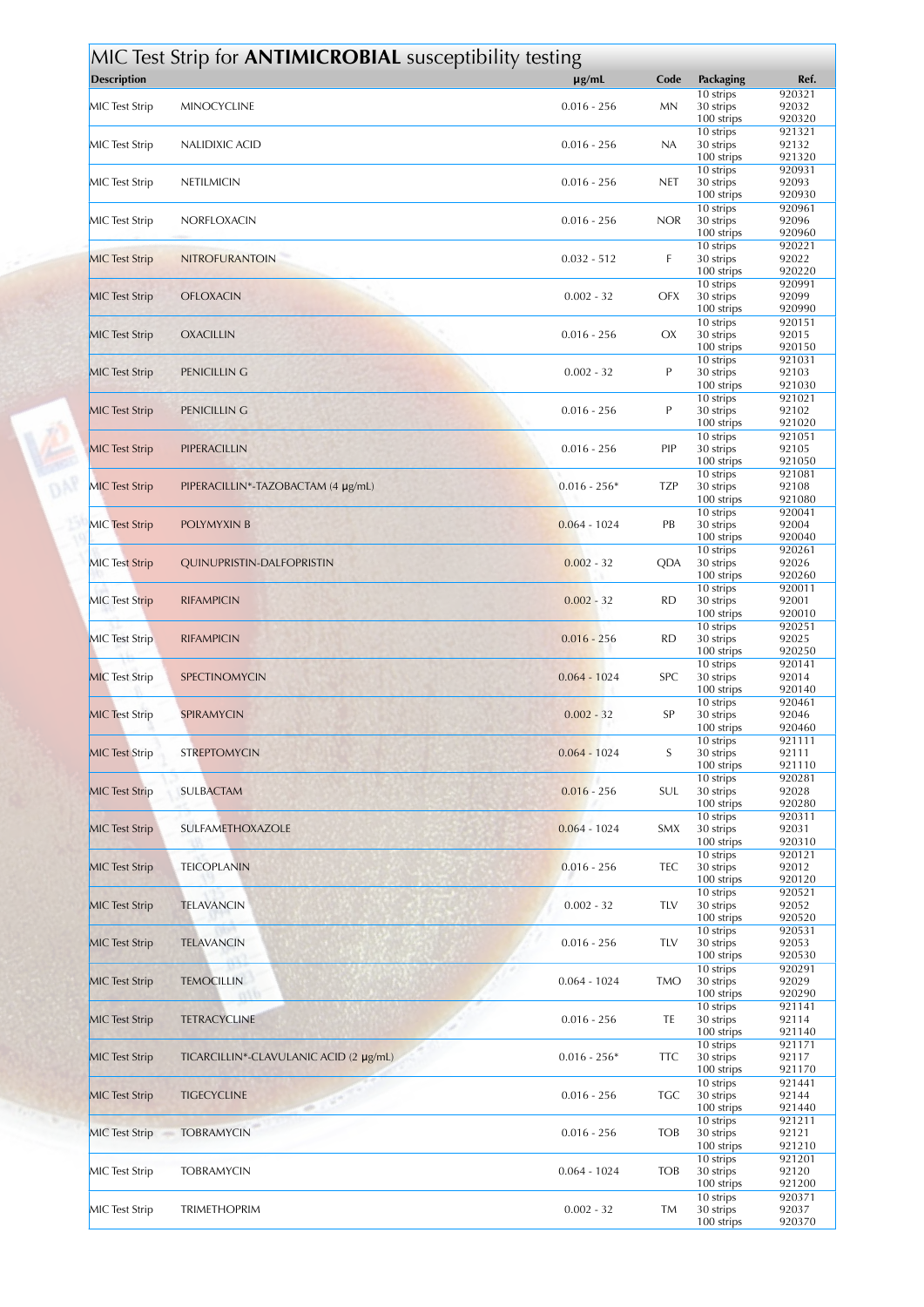| MIC Test Strip for <b>ANTIMICROBIAL</b> susceptibility testing |                                       |               |            |                                      |                           |  |
|----------------------------------------------------------------|---------------------------------------|---------------|------------|--------------------------------------|---------------------------|--|
| <b>Description</b>                                             |                                       | $\mu$ g/mL    | Code       | Packaging                            | Ref.                      |  |
| <b>MIC</b> Test Strip                                          | TRIMETHOPRIM*-SULFAMETHOXAZOLE (1/19) | $0.002 - 32*$ | <b>SXT</b> | 10 strips<br>30 strips<br>100 strips | 921231<br>92123<br>921230 |  |
| <b>MIC</b> Test Strip                                          | <b>VANCOMYCIN</b>                     | $0.016 - 256$ | VA         | 10 strips<br>30 strips<br>100 strips | 920571<br>92057<br>920570 |  |

 $\sim$  3

 $POS$  $\frac{32}{24}$ 

| <b>Description</b>    |                       | $\mu$ g/mL    | Code       | Packaging                            | Ref.                      |
|-----------------------|-----------------------|---------------|------------|--------------------------------------|---------------------------|
| <b>MIC</b> Test Strip | <b>AMPHOTERICIN B</b> | $0.002 - 32$  | AMB        | 10 strips<br>30 strips<br>100 strips | 921531<br>92153<br>921530 |
| <b>MIC</b> Test Strip | ANIDULAFUNGIN         | $0.002 - 32$  | <b>AND</b> | 10 strips<br>30 strips<br>100 strips | 921551<br>92155<br>921550 |
| <b>MIC</b> Test Strip | <b>CASPOFUNGIN</b>    | $0.002 - 32$  | CAS        | 10 strips<br>30 strips<br>100 strips | 921541<br>92154<br>921540 |
| <b>MIC</b> Test Strip | FLUCONAZOLE           | $0.016 - 256$ | <b>FLU</b> | 10 strips<br>30 strips<br>100 strips | 921471<br>92147<br>921470 |
| <b>MIC</b> Test Strip | <b>FLUCYTOSINE</b>    | $0.002 - 32$  | FC         | 10 strips<br>30 strips<br>100 strips | 921491<br>92149<br>921490 |
| <b>MIC</b> Test Strip | <b>ITRACONAZOLE</b>   | $0.002 - 32$  | <b>ITC</b> | 10 strips<br>30 strips<br>100 strips | 921481<br>92148<br>921480 |
| <b>MIC</b> Test Strip | <b>KETOCONAZOLE</b>   | $0.002 - 32$  | KE         | 10 strips<br>30 strips<br>100 strips | 921511<br>92151<br>921510 |
| <b>MIC</b> Test Strip | <b>MICAFUNGIN</b>     | $0.002 - 32$  | <b>MYC</b> | 10 strips<br>30 strips<br>100 strips | 921821<br>92182<br>921820 |
| <b>MIC</b> Test Strip | POSACONAZOLE          | $0.002 - 32$  | POS        | 10 strips<br>30 strips<br>100 strips | 921521<br>92152<br>921520 |
| <b>MIC</b> Test Strip | VORICONAZOLE          | $0.002 - 32$  | <b>VO</b>  | 10 strips<br>30 strips<br>100 strips | 921501<br>92150<br>921500 |

| MIC Test Strip for <b>ANTIMYCOBACTERIAL</b> susceptibility testing |                    |               |      |                                      |                           |
|--------------------------------------------------------------------|--------------------|---------------|------|--------------------------------------|---------------------------|
| <b>Description</b>                                                 |                    | $\mu$ g/mL    | Code | Packaging                            | Ref.                      |
| <b>MIC</b> Test Strip                                              | <b>ETHAMBUTOL</b>  | $0.016 - 256$ | EB   | 10 strips<br>30 strips<br>100 strips | 921701<br>92170<br>921700 |
| <b>MIC</b> Test Strip                                              | <b>ETHIONAMIDE</b> | $0.016 - 256$ | ET   | 10 strips<br>30 strips<br>100 strips | 921721<br>92172<br>921720 |
| <b>MIC</b> Test Strip                                              | <b>ISONIAZIDE</b>  | $0.016 - 256$ | IZ   | 10 strips<br>30 strips<br>100 strips | 921711<br>92171<br>921710 |

| MIC Test Strip <b>ESBL</b> for confirmation of Extended Spectrum Beta-Lactamase |                                                   |                         |                   |                                      |                           |  |
|---------------------------------------------------------------------------------|---------------------------------------------------|-------------------------|-------------------|--------------------------------------|---------------------------|--|
| <b>Description</b>                                                              |                                                   | $\mu$ g/mL              | Code              | Packaging                            | Ref.                      |  |
| <b>MIC</b> Test Strip                                                           | CEFEPIME/CEFEPIME+CLAVULANIC ACID (4 µg/mL)       | $0.25 - 16 / 0.064 - 4$ | FEP/FEL           | 10 strips<br>30 strips<br>100 strips | 921611<br>92161<br>921610 |  |
| <b>MIC</b> Test Strip                                                           | CEFOTAXIME/CEFOTAXIME+CLAVULANIC ACID (4 µg/mL)   | $0.25 - 16 / 0.016 - 1$ | CTX/CTL 30 strips | 10 strips<br>100 strips              | 921601<br>92160<br>921600 |  |
| <b>MIC</b> Test Strip                                                           | CEFTAZIDIME/CEFTAZIDIME+CLAVULANIC ACID (4 µg/mL) | $0.5 - 32 / 0.064 - 4$  | CAZ/CAL 30 strips | 10 strips<br>100 strips              | 921591<br>92159<br>921590 |  |

| MIC Test Strip MBL for detection of Metallo Beta-Lactamase |                              |                         |                   |                                      |                           |
|------------------------------------------------------------|------------------------------|-------------------------|-------------------|--------------------------------------|---------------------------|
| <b>Description</b>                                         |                              | $\mu$ g/mL              | Code              | Packaging                            | Ref.                      |
| <b>MIC</b> Test Strip                                      | IMIPENEM / IMIPENEM + EDTA   | $4-256/1-64$            | IMI/IMD           | 10 strips<br>30 strips<br>100 strips | 921621<br>92162<br>921620 |
| <b>MIC</b> Test Strip                                      | IMIPENEM / IMIPENEM + EDTA   | $0.125 - 8/0.032 - 2$   | IMI/IMD           | 10 strips<br>30 strips<br>100 strips | 921661<br>92166<br>921660 |
| <b>MIC</b> Test Strip                                      | MEROPENEM / MEROPENEM + EDTA | $0.125 - 8 / 0.032 - 2$ | MRP/MRD 30 strips | 10 strips<br>100 strips              | 921651<br>92165<br>921650 |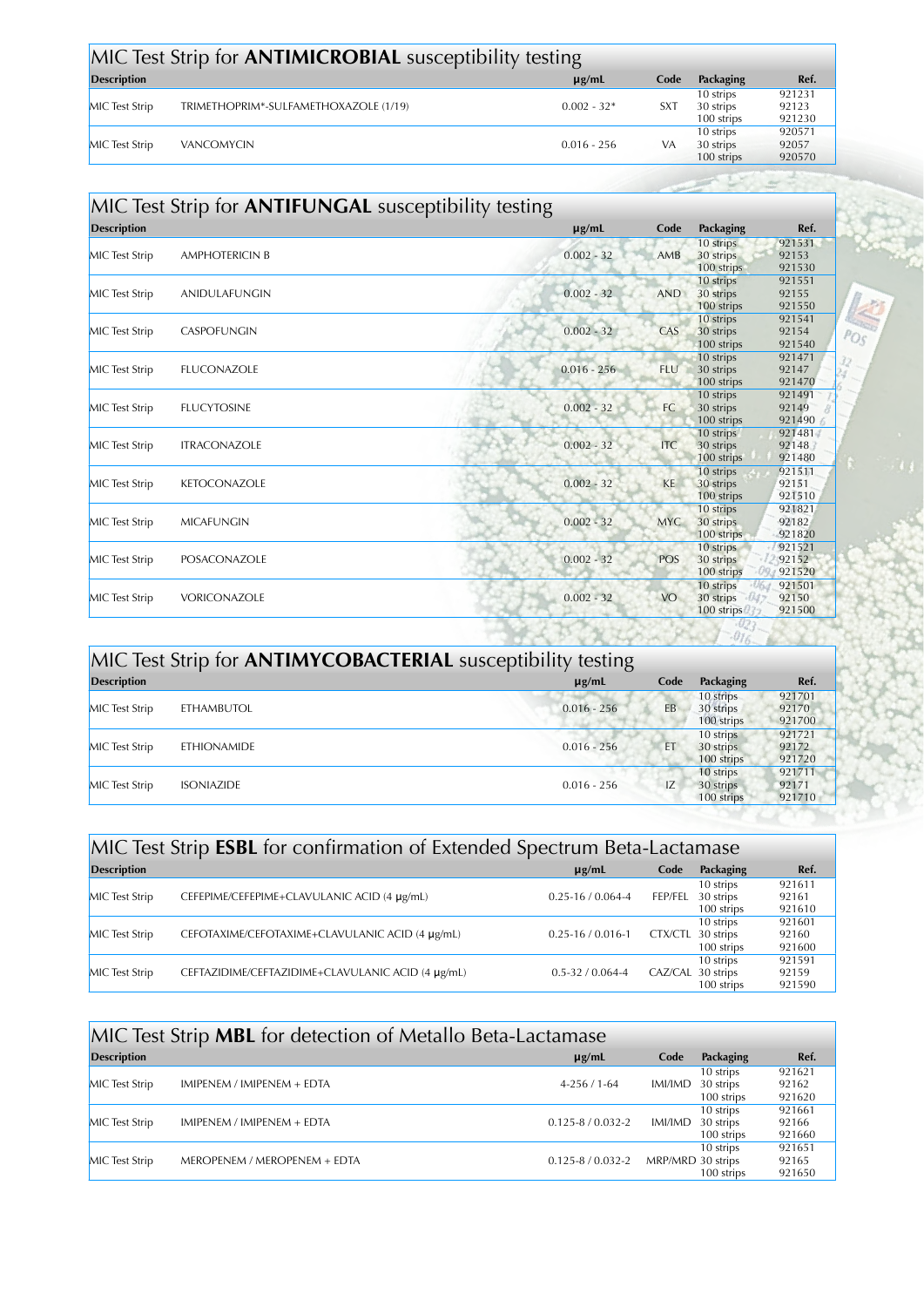|                       | MIC Test Strip for <b>KPC</b> detection |                         |                   |                                      |                           |
|-----------------------|-----------------------------------------|-------------------------|-------------------|--------------------------------------|---------------------------|
| <b>Description</b>    |                                         | $\mu$ g/mL              | Code              | Packaging                            | Ref.                      |
| <b>MIC</b> Test Strip | MEROPENEM / MEROPENEM + BORONIC ACID    | $0.125 - 8 / 0.032 - 2$ | MRP/MBO 30 strips | 10 strips<br>100 strips              | 921671<br>92167<br>921670 |
| <b>MIC</b> Test Strip | ERTAPENEM / ERTAPENEM + BORONIC ACID    | $0.125 - 8 / 0.032 - 2$ | ETP/EBO           | 10 strips<br>30 strips<br>100 strips | 921681<br>92168<br>921680 |

| MIC Test Strip GRD for detection of Glycopeptide Resistance | investigational use only |      |                                             |                           |
|-------------------------------------------------------------|--------------------------|------|---------------------------------------------|---------------------------|
| <b>Description</b>                                          | $\mu$ g/mL               | Code | Packaging                                   | Ref.                      |
| VANCOMYCIN / TEICOPLANIN<br><b>MIC</b> Test Strip           | $0.5 - 32 / 0.5 - 32$    |      | 10 strips<br>VA/TEC 30 strips<br>100 strips | 921631<br>92163<br>921630 |

|                       | MIC Test Strip for <b>AmpC</b> detection | investigational use only |                   |                         |                           |
|-----------------------|------------------------------------------|--------------------------|-------------------|-------------------------|---------------------------|
| <b>Description</b>    |                                          | $\mu$ g/mL               | Code              | Packaging               | Ref.                      |
| <b>MIC</b> Test Strip | CEFOTETAN / CEFOTETAN+CLOXACILLIN        | $0.5 - 32 / 0.5 - 32$    | CTT/CXT 30 strips | 10 strips<br>100 strips | 921641<br>92164<br>921640 |

| Accessories                                                    |           |       |
|----------------------------------------------------------------|-----------|-------|
| <b>Description</b>                                             | Packaging | Ref.  |
| <b>Automatic Rotation Plater</b><br>90 mm plates<br>14-110 rpm | 1 unit    | 96795 |
| Automatic Rotation Plater PRO (14-210 rpm)                     | 1 unit    | 96796 |
| Turntable extra wide (140 mm plates)                           | 1 unit    | 96797 |
| Wireless Foot Pedal                                            | 1 unit    | 96801 |
| Steel Foot Pedal                                               | 1 unit    | 96798 |
| Plastic Foot Pedal                                             | 1 unit    | 96799 |
| STORAGE TUBE WITH SILICA GEL                                   | 10 tubes  | 96719 |
| 0.5 McFarland                                                  | 1 tube    | 80400 |
| 1 McFarland                                                    | 1 tube    | 80401 |
| 2 McFarland                                                    | 1 tube    | 80402 |

 $\begin{array}{c}\n\overline{CTX} \\
\overline{AB} \\
\overline{AB} \\
\overline{AB} \\
\overline{AB} \\
\overline{AB} \\
\overline{AB} \\
\overline{AB} \\
\overline{AB} \\
\overline{AB} \\
\overline{AB} \\
\overline{AB} \\
\overline{AB} \\
\overline{AB} \\
\overline{AB} \\
\overline{AB} \\
\overline{AB} \\
\overline{AB} \\
\overline{AB} \\
\overline{AB} \\
\overline{AB} \\
\overline{AB} \\
\overline{AB} \\
\overline{AB} \\
\overline{AB} \\
\overline{AB} \\
\overline{AB} \\
\overline{AB} \\
\overline{AB} \\
\overline{AB} \\
\$ 

| Ready to use culture media                                                                                                                                                                                                               |                           |                        |                |
|------------------------------------------------------------------------------------------------------------------------------------------------------------------------------------------------------------------------------------------|---------------------------|------------------------|----------------|
| <b>DESCRIPTION</b>                                                                                                                                                                                                                       | <b>FORMAT</b>             | <b>PACKAGING</b>       | REF.           |
| <b>MUFLLER HINTON AGAR</b><br>for antimicrobial susceptibility testing of non-fastidious organisms.                                                                                                                                      | $90 \text{ mm}$<br>140 mm | 20 plates<br>10 plates | 10031<br>10231 |
| MUELLER HINTON AGAR + SHEEP BLOOD 5%<br>for antimicrobial susceptibility testing of fastidious organisms.                                                                                                                                | $90 \text{ mm}$<br>140 mm | 20 plates<br>10 plates | 10131<br>11231 |
| MUELLER HINTON FASTIDIOUS AGAR (Horse blood $5\% + 20$ mg/L $\beta$ -NAD)<br>EUCAST recommended: for antimicrobial susceptibility testing of <i>Streptococcus</i> spp., <i>Haemophilus</i> spp.,<br>and some other fastidious organisms. | $90 \text{ mm}$<br>140 mm | 20 plates<br>10 plates | 10132<br>11132 |
| <b>MUELLER HINTON AGAR + 2% NaCl</b><br>for antimicrobial susceptibility testing of staphylococci with Oxacillin.                                                                                                                        | 90 mm                     | 20 plates              | 11206          |
| 使い<br><b>CHROMATIC MH</b><br>Chromogenic medium for the preliminary identification and susceptibility testing of bacteria directly<br>from clinical and environmental specimens.                                                         | $90 \text{ mm}$           | 20 plates              | 11618          |
| BRUCELLA BLOOD AGAR with HEMIN AND VITAMIN K1<br>for antimicrobial susceptibility testing of anaerobic bacteria.                                                                                                                         | $90 \text{ mm}$           | 20 plates              | 10245          |
| SCHADLER K AGAR (SHEEP BLOOD 5%)<br>for antimicrobial susceptibility testing of anaerobic bacteria.                                                                                                                                      | $90 \text{ mm}$           | 20 plates              | 11065          |
| <b>HAFMOPHILUS TEST AGAR</b><br>for Haemophilus spp. susceptibility testing.                                                                                                                                                             | $90 \text{ mm}$           | 20 plates              | 10080          |
| MIDDLEBROOK 7H11 AGAR<br>for antimicrobial susceptibility testing of mycobacteria.                                                                                                                                                       | 90 mm                     | 20 plates              | 10416          |
| R.P.M.I. AGAR $(2\%$ glucose + MOPS)<br>for antifungal susceptibility testing.                                                                                                                                                           | $90 \text{ mm}$<br>140 mm | 20 plates<br>10 plates | 11509<br>10233 |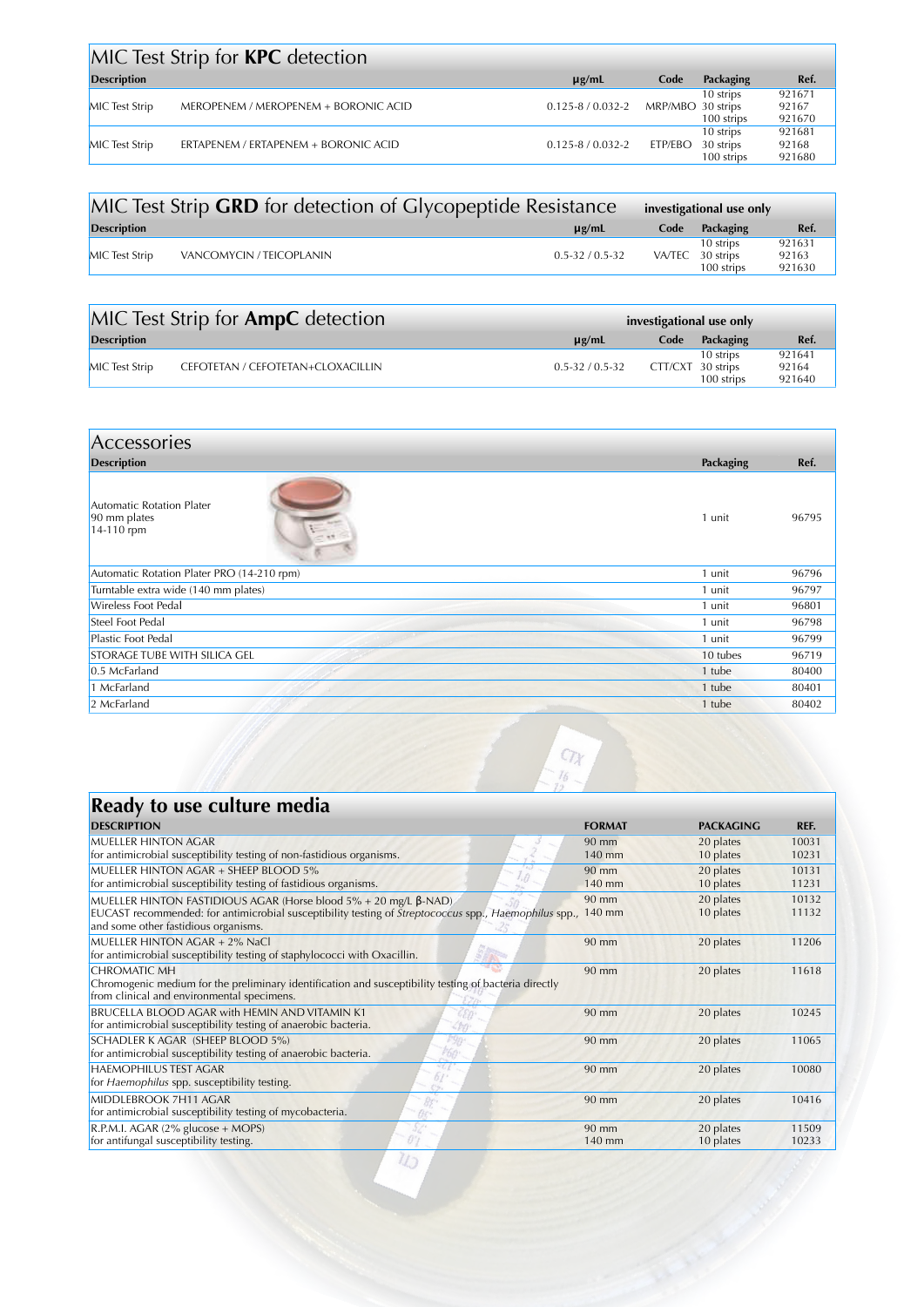



*C. krusei* ATCC® 6258 MIC Test Strip POS 0.002-32 μg/mL M.I.C. = 0.094 μg/mL

*S. aureus* ATCC® 29213 MIC Test Strip FU 0.016-256 μg/mL M.I.C. = 0.50 μg/mL

*C. krusei* MIC Test Strip VO 0.002-32 μg/mL  $M.I.C. = 0.25 \mu g/mL$ 



*S. maltophila* ATCC® 13636 MIC Test Strip IMI/IMD 4-256/1-64 μg/mL  $MBL+$ 

MIC Test Strip CTX/CTL 0.25-16/0.016-1 μg/mL ESBL+

*E. coli* ATCC® 25922 MIC Test Strip CAZ/CAL 0.5-32/0.064-4 μg/mL ESBL-